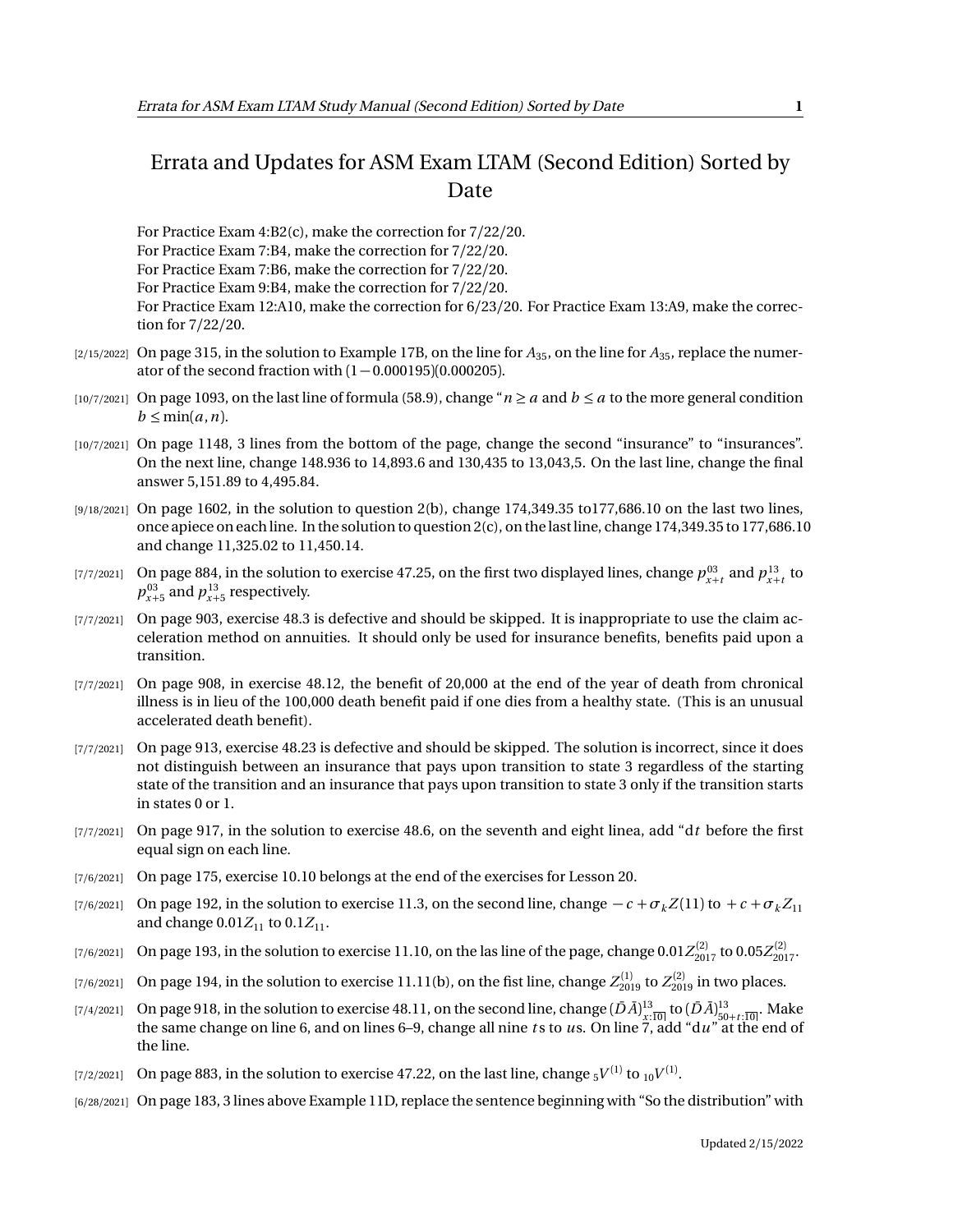So the distribution of 1−*φ<sup>m</sup>* (*x* ,*t* ) has a mean that is 1 minus the mean of that lognormal and variance equal to the variance of that lognormal.

- [6/28/2021] On page 194, in the solution to exercise 11.10, on the third line from the end, change *l m*(80, 2017) to  $l q(80, 2017)$ . Also change "the 5<sup>th</sup> percentile of  $p(85, 2017)$ " to "the 95<sup>th</sup> percentile of  $p(80, 2017)$ ".
- [6/28/2021] On page 195, in the solution to exercise 11.13, replace all lines after "Subtract the third equation from this to eliminate  $K_{2020}^{(1)}$  with

$$
-2K_{2020}^{(3)} = -0.020243
$$
  
\n
$$
K_{2020}^{(3)} = 0.010121
$$
  
\n
$$
K_{2020}^{(1)} = -4.01946 + 142(0.010121) = -2.582232
$$
  
\n
$$
K_{2020}^{(2)} = 4.18459 - 0.04 - 139(0.010121) - 2.582232 = 0.155484
$$

Now we're ready to calculate  $q_{71}$  in 2020. The cohort factor for it is  $G_{2020-71} = -0.05$ .

$$
lq(71,2020) = -2.582232 + 0.155494 + (1^2 - 140)(0.010121) - 0.05 = -3.88360
$$
  

$$
q(71,2020) = \frac{e^{-3.88360}}{1 + e^{-3.88360}} = \boxed{\textbf{0.020162}}
$$

[6/16/2021] On page 551, in the solution to exercise 29.10, change the last line to

$$
P = \frac{100,000(0.05413)}{12(7.7210)} = \boxed{58.4267}
$$

- [3/9/2021] On page 1110, in the solution to exercise 59.6, on the third line, change  $\mu_{x+t:y+t}^{01}$  to  $\mu_{x+t:y+t}^{02}$ .
- $\begin{bmatrix} 1/4/2021 \end{bmatrix}$  On page 178, in the solution to Quiz 10-1, on the last line, change 2020 + 28 = **2048** to 2020 + 29 = **2049** .
- $\lbrack 1/4/2021\rbrack$  On page 181, on the second line of the solution to Example 11B, change  $K_t$  to  $K_{t+1}.$
- [1/4/2021] On page 184, in Example 11E, question 3, change "*q*(50, 1) is greater than 0.007" to "*q*(50, 1) is less than 0.007".
- [8/23/2020] On page 916, make the following corrections to the solution to exercise 48.2:
	- On the third and fourth lines of the page, change *e* <sup>−</sup>1.305 to *e* −1.2 .
	- On the fifth line, change 0.382728 to 0.425100 and change 0.125572 to 0.072607.
	- On the last line, change 0.125572 to 0.072607 and change the final answer to  $\boxed{12,857.56}$
- $[8/2/2020]$  On page 1731, replace the last 3 lines of the solution to question 6(c) with

$$
e^{-0.06(16)}\left({_{16}}p^{00}+{}_{16}p^{02}\right)=e^{-0.96}\left(e^{-0.72(16)}+\frac{3}{7}(e^{-0.02(16)}-e^{-0.72(16)})\right)=0.293089
$$

The sum of these amounts multiplied by 100,000 is

100,000(0.025641 + 0.066364 + 0.293089) = **38,509.37**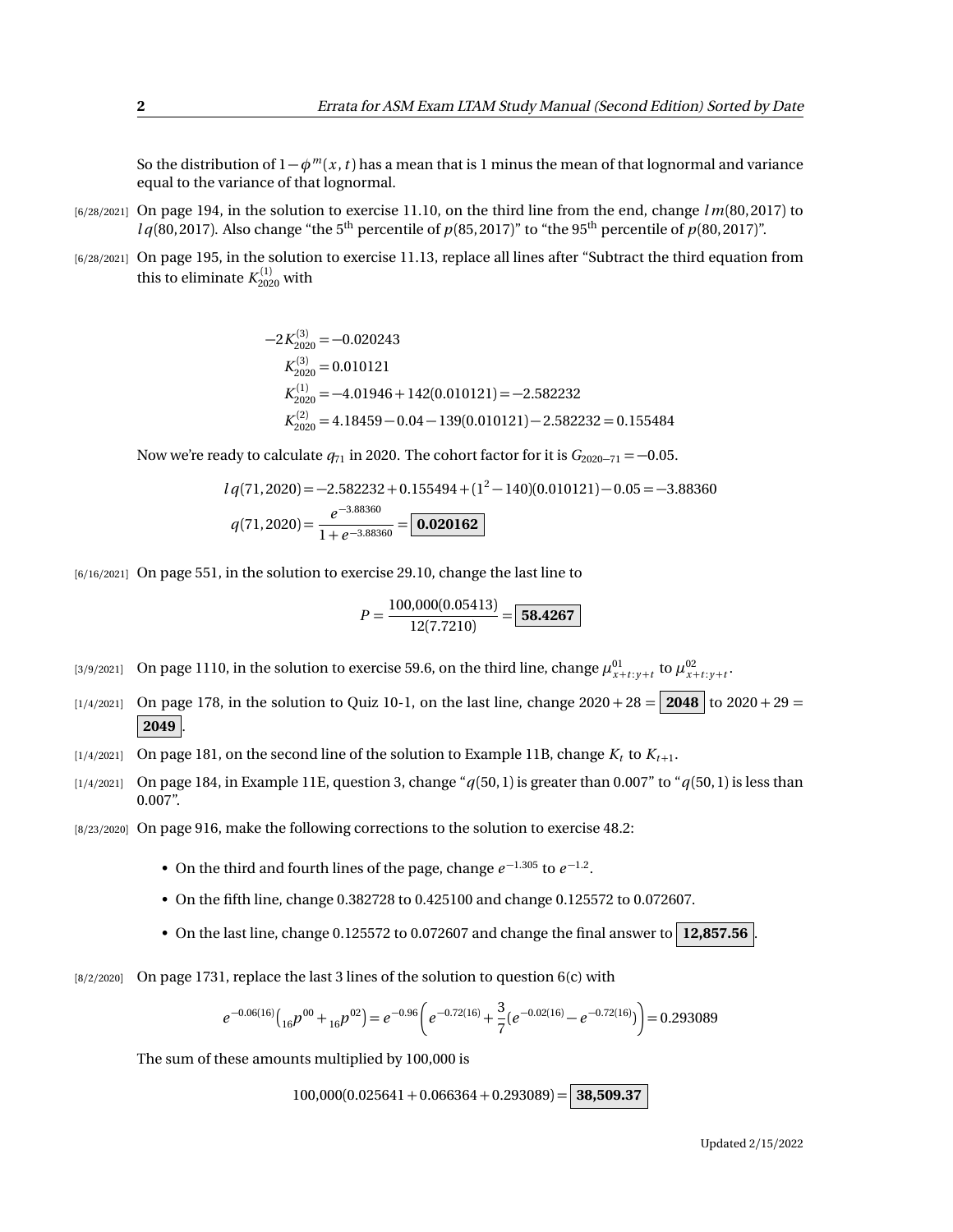$[7/23/2020]$  On page 1704, in the solution to question 1(a), change the final answer to 65,685.58.  $[7/23/2020]$  On page 1707, in the solution to question  $4(c)$ , change the last 3 lines to

$$
= 0.02e^{-0.5}\int_0^{10}te^{-0.0075t^2}dt
$$
  
=  $-\frac{0.02e^{-0.5}}{0.015}e^{-0.0075t^2}|_0^{10}$   
=  $-\frac{0.02e^{-0.5}}{0.015}(e^{-0.75}-1)=$  0.426701

In the solution to question 4(d), on the last line, change 0.353206 to 0.426701 and change 0.360289 to 0.286794.

- [7/23/2020] On page 1712, in the solution to question 9, change the answer key to **(A)**. Also change the answer key on page 1710 accordingly.
- [7/23/2020] On page 1719, in the solution to question 6(c), on the second-to-last line, change *s* 329.72 to 2329.72.
- [7/23/2020] On page 1727, replace the last 3 lines of the solution to question 2(c) with

Linearly interpolating between  $l_{94}$  and  $l_{95}^-$ ,

$$
\frac{25,094.3 - 24,834.6}{25,094.3 - 21,569.9} = 0.07369
$$

The third quartile of survival time is **54.07369** .

- [7/22/2020] On page 1142, in the solution to exercise 61.8, on the first line, change <sub>10|10</sub> $q_{30:40}$  to <sub>10|10</sub> $q_{30:40}$ .
- [7/22/2020] On page 1288, in the solution to exercise 70.25, on the first line, replace "eq:VarSnextrap" with "(68.6)".
- [7/22/2020] On page 1293, on line 5 of the second paragraph, change "survival survivals" to "survival probabilities".
- [7/22/2020] On page 1341, replace the solution to exercise 72.18 with

We need to calculate the probability of retirement at each age. From the wording of the retirement probabilities, we are given independent associated single decrements that happen one after the other. So we calculate probability of survivors to age 63, multiply that by 10% to get retiree count, subtract that, and then do the same at age 64. In the following table, all  $l<sub>x</sub>$  and  $q<sub>x</sub>$  are from the Standard Ultimate Life Table, and "non-retirement probability" is the probability of survival to the indicated age and not retiring at that age.

| Age<br>$\boldsymbol{x}$ | Survivorship<br>probability<br>$x_{-45}p_{45}^{(\tau)}$      | Retirement<br>probability<br>$x-45 q_{45}^{(r)}$ | Non-retirement<br>probability                               |
|-------------------------|--------------------------------------------------------------|--------------------------------------------------|-------------------------------------------------------------|
|                         |                                                              |                                                  |                                                             |
| 63                      | 95,534.4<br>$l_{63}$<br>99,033.9<br>$l_{45}$<br>$= 0.964664$ |                                                  | $0.1(0.964664) = 0.096466$ $0.964664 - 0.096466 = 0.868197$ |
| 64                      | $0.868197p_{63} = 0.868197(1 - 0.004730)$<br>$= 0.864091$    |                                                  | $0.1(0.864091) = 0.086409$ $0.864091 - 0.086409 = 0.777682$ |
| 65                      | $0.777682p_{64} = 0.777682(1 - 0.005288)$<br>$= 0.773569$    | 0.773569                                         |                                                             |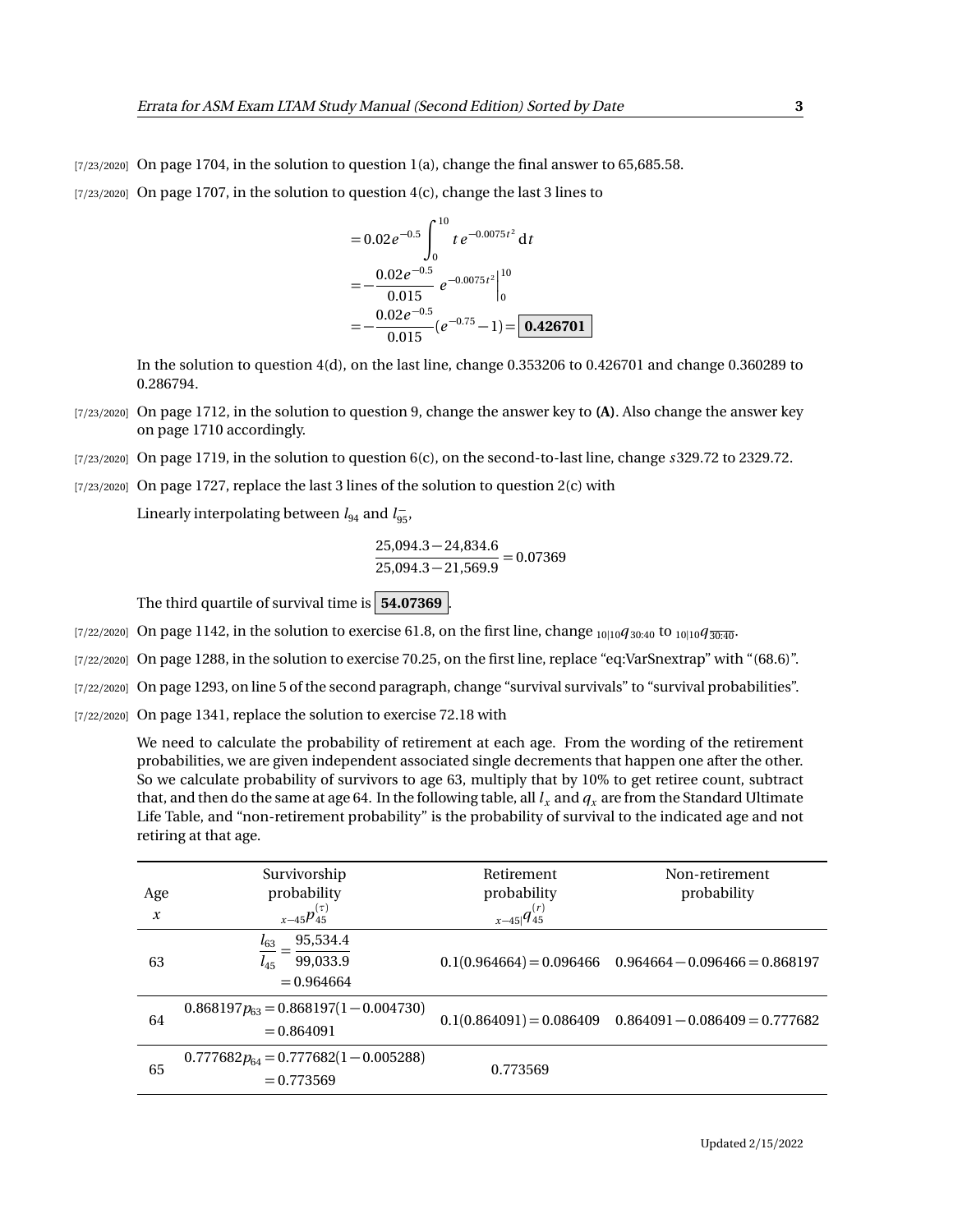The annual payment under the pension is  $(10)(0.02)(100,000) = 20,000$  before reduction for early retirement.

We use the values of  $\ddot{a}_x$ ,  $x = 63,64,65$  found in the Standard Ultimate Life Table for the retirement annuity values. The following table lists the factors we use:

| Age | Reduction<br>Factor | Retirement<br>Probability | ä.      | Discount<br>Factor |
|-----|---------------------|---------------------------|---------|--------------------|
| 63  | 0.8                 | 0.086820                  | 14.1151 | $1/1.05^{18}$      |
| 64  | 0.9                 | 0.077768                  | 13.8363 | $1/1.05^{19}$      |
| 65  | 1.0                 | 0.773569                  | 13.5498 | $1/1.05^{20}$      |

The expected present value of the retirement benefit is

$$
20,000\bigg(\frac{(0.8)(0.096466)(14.1151)}{1.05^{18}} + \frac{(0.9)(0.086409)(13.8363)}{1.05^{19}} + \frac{(0.773569)(13.5498)}{1.05^{20}}\bigg) = \boxed{\textbf{96,577.88}}
$$

## $[7/22/2020]$  On page 1393, in exercise 71.3, replace (iii) with

The expected amount of money that the plan will pay during the year for exit benefits is 10,105.

[7/22/2020] On page 1417, in exercise 77.7, change 0.002*k* to 0.002*j*.

- [7/22/2020] On page 1489, in question 2(c), change 26 to 16.
- [7/22/2020] On page 1507, in question 20(i), change "years" to "year".
- $[7/22/2020]$  On page 1520, in qeustion 4(b), on the third line, change "1.3" to "1.2".
- $[7/22/2020]$  On page 1511, in question 6(b), delete ",using i=0.06". In question 6(f), change "It" to "it".
- [7/22/2020] On page 1540, in question 4(e), change "(c)" to "(d)".
- [7/22/2020] On page 1571, in the schematic diagram, change "4" in the Dead box to "3".
- $\alpha$ <sub>*l*</sub>  $\alpha$ <sub>*z*</sup>). On page 1575, in question 9, change the headings in the table from  $d_j, x_j, u_j$  to  $n_j, d_j, w_j$  respectively.</sub>
- [7/22/2020] On page 1619, on the last line of the page, change "MLC" to "LTAM".
- [7/22/2020] On page 1625, in the solution to question 2(a), on the first line, change  $-26\ddot{a}_{55}$  to  $-16\ddot{a}_{55}$ . In the solution to question 2(b), change the last two lines to

$$
258.2065 - 15.57760G = 0
$$

so  $G = 16.5755$ 

- [7/22/2020] On page 1637, at the end of the solution to question 2(a), delete the stray "S".
- [7/22/2020] On page 1638, in the solution to question 3(b), change the last two lines to

 $1000(8.10782) + (x - 1000)(8.10782 - 7.9555) = 7955.5 + 0.1523x$ 

The total EPV is  $14,321.1 + 2.7562x$ . Equating to 17,599.7, we get  $x = 1189.5$ .

[7/22/2020] On page 1639, in the solution to question 4(c), remove the framed shaded box from 9.9409 and add the following line after that line:

 $10,000_{2}$  $\ddot{a}_{66} =$  **99,409** 

[7/22/2020] On page 1660, replace the solution to question 19 with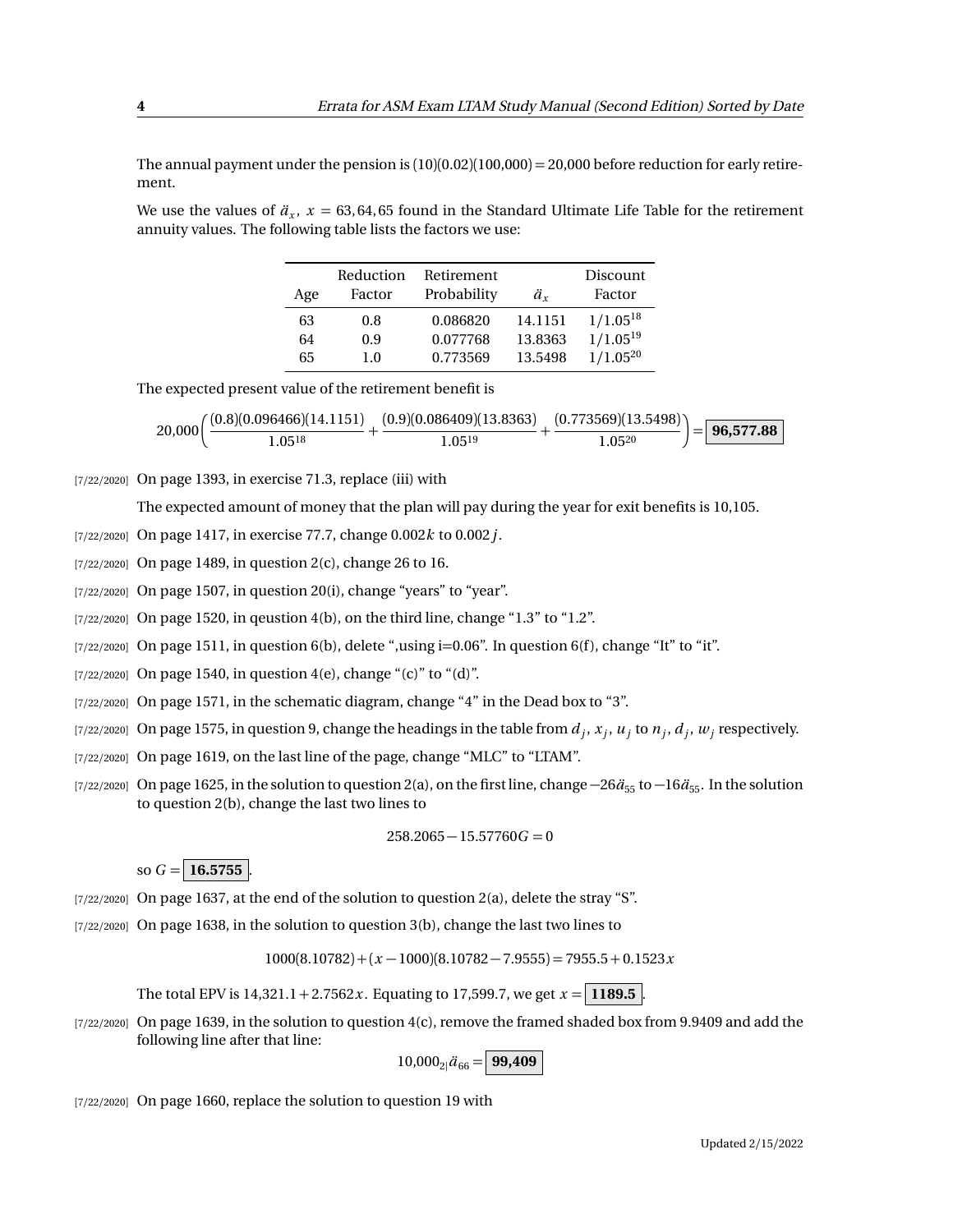We need to calculate the present value of exit benefits. Three times salary is 180,000.

$$
\frac{180,000q_{40}}{(1+i)^{0.5}} = \frac{180,000(0.000527)}{1.05^{0.5}} = 92.57
$$

The normal contribution is

$$
62,537 \nu p_{40} + 92.57 - 55,647 = 62,537 \left( \frac{1 - 0.000527}{1.05} \right) + 92.57 - 55,647 = \boxed{3973}
$$
 (D)

 $[7/22/2020]$  On page 1664, replace the solution to question 6(b) with

The EPV at age 65 of the life annuity-due is  $137,315.6\ddot{a}_{65} = 137,315.6(13.5498) = 1,860,600$ . Discounting to age 35,

 $1,860,600_{30}E_{35} = 1,358,999(0.61069)(0.35994) = 408,982$ 

- $[7/22/2020]$  On page 1674, in the solution to question 5(a) and 5(b), change 3195.1 to 319.51 in the two places it appears.
- [7/22/2020] On page 1680, in the solution to question 14, replace the answer key **(D)**with **(C)**. Also correct the answer key on page 1677.
- [7/22/2020] On page 1681, in the solution to question 17, replace the answer key **(E)** with **(B)**. Also correct the answer key on page 1677.
- [7/22/2020] On page 1698, in the solution to question 6:
	- In part (a), on the second displayed line, change 17,295.00 to 16,491.72.
	- In part (c), on the third line from the end, change 0.03(120,178.6) to 0.03(20,178.6).
	- Replace the solution to part (d) with

As calculated in part (b), annual benefit accrual with projected career average is 2605.36. With 35 years of service, the annual pension is  $25(2605.36) = 65,134$ . Final salary is  $100,000(1.025^{19}) =$ 159,865. The replacement ratio is 65,134/159,865 =  $\vert$  **0.4074**  $\vert$ .

- [7/22/2020] On page 1702, in the solution to question 13, on the second and seventh lines, change 0.37135 to 0.36135.
- [7/21/2020] On page 472, in the solution to exercise 24.19, 4 lines before the end, change  $\ddot{a}_{67:2}$  to  $\ddot{a}_{67:3}$ .
- [7/21/2020] On page 516, in the solution to exercise 27.14, on the second line, change −0.2 to −0.02. On the third line, change 0.2 to 0.02.
- [7/21/2020] On page 603, on the first line of Example 33A, add "insurance" after "endowment".
- [7/21/2020] On page 609, on the second-to-last line of exercise 33.17, add "insurance" after "endowment".
- [7/21/2020] On page 656, in the solution to exercise 36.15, on the last line, change **(AD)** to **(A)**.
- [7/21/2020] On page 721, in the solution to exercise 40.1, change the final answer from 0.000259 to 0.00259.
- [7/21/2020] On page 753, in exercise 41.60(b), on the second line, change "annual net premium" to "net level annual premium".
- $[7/21/2020]$  On page 766, in the solution to exercise 41.41, replace the last line with

$$
_{19}V = \frac{176.4470 + 5.288}{1.05} - 6.78 = \boxed{166.30}
$$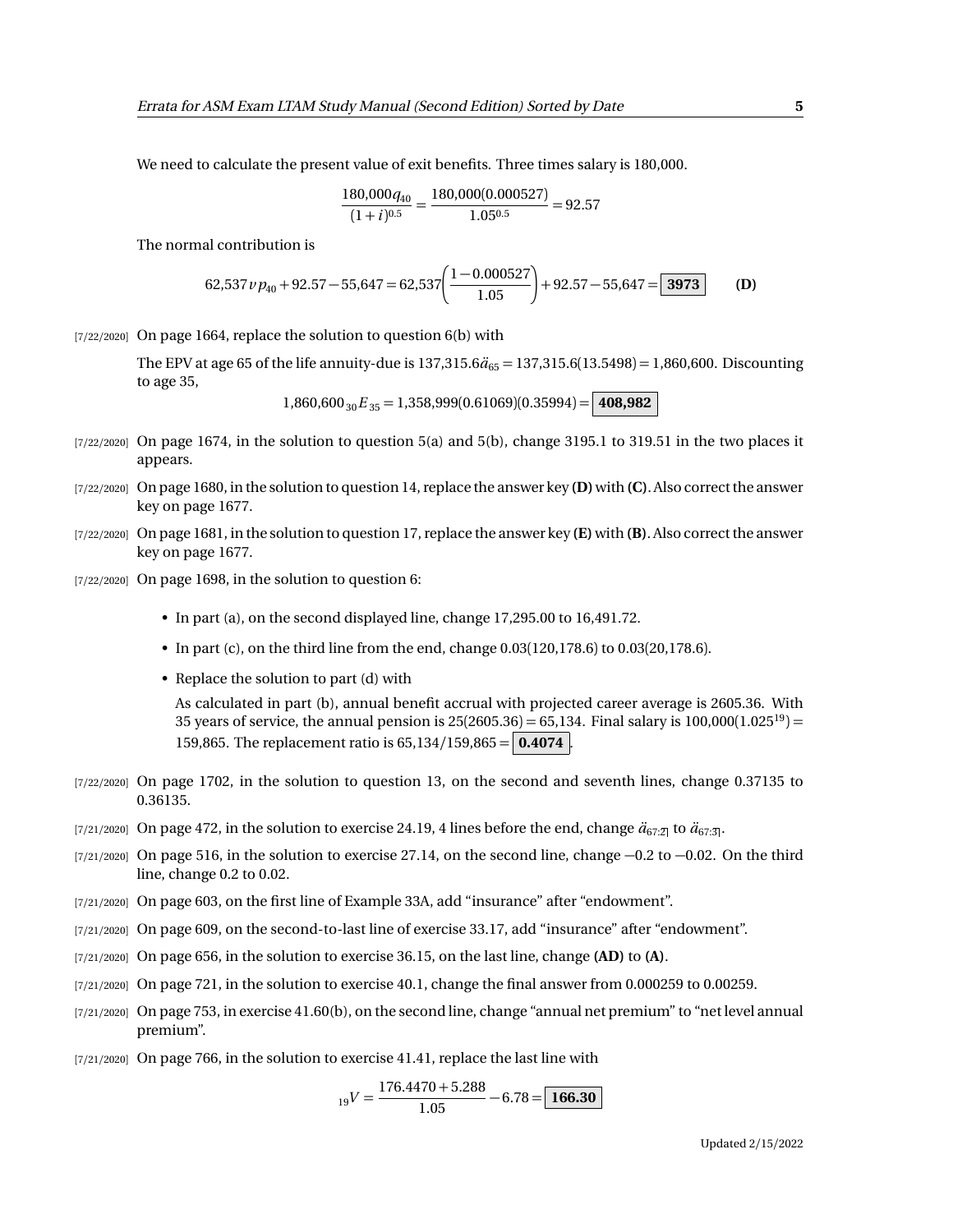[7/21/2020] On page 784, in the solution to exercise 42.15, replace the last displayed line with

<sup>15</sup>*V* mod = 235.24 − (7.0638)(4.5268) − (6.5586)(11.5331) = **127.62**

[7/21/2020] On page 865, in exercise 47.1, all annuities should be continuous. Therefore the question should read

A Markov chain has three states: Healthy (0), Sick (1), and Dead (2). Movement between states follows the Sickness-Death model and  $i = 0.05$ .

A 10-year deferred continuous whole life annuity on a healthy person age 55 pays 10,000 per year starting at age 65 as long as the annuitant is alive. Premiums are payable continuously for 10 years as long as the annuitant is healthy.

Calculate the annual net premium.

- [ $7/21/2020$ ] On pages 876–87, in the solution to exercise 47.1, all annuities should be continuous. Replace every  $\ddot{a}$ with  $\bar{a}$ . There are six  $\ddot{a}$ s.
- [7/21/2020] On page 894, after the third line of the solution to Example 48E, add:

Reentry to state 2 is possible by first going to state 1 and then to state 0, so  $\bar A^{22}_{r+t}$ , the EPV of an insurance that pays 1 upon reentry to state 2, is not 0. However,  $\mu_{x+t}^{02} = 0$ , so this does not affect the final formula.

On the fourth line, change  $\mu_{x+t}^{02} (1 - \bar{A}_{x+t}^{02})$  to  $\mu_{x+t}^{02} (1 + \bar{A}_{x+t}^{22} - \bar{A}_{x+t}^{02})$ .

- [7/21/2020] On page 895, on the third line of Example 48F, change "if the accelerated death benefit was not used," to "if the insured was never chronically ill;".
- [7/21/2020] On page 982, in exercise 51.1, on the second line, change  $_4P_{50}^1$  to  $_4p_{50}^{\prime(1)}$ . On the third line, change  $_4p_{50}^2$  to  $_4p_{50}^{\prime(2)}$ . In exercise 51.2, on the fourth line, change  $p_x^2$  to  $p_x^{\prime(2)}$ .
- [7/21/2020] On page 1012, on the second line of the solution to Example 53D, replace the clause after the semicolon with

in the absence of decrement 1, 30% of the population at time 0 is decremented at time 1 by decrement 2.

- [7/21/2020] On page 1079, in the solution to exercise 57.16, on the second line, change  $_5p_{\overline{90\cdot90}}$  to  $_5q_{\overline{90\cdot90}}$ .
- [7/21/2020] On page 1093, in exercise 58.16(ii), change  $i = 0.05$  to  $\mu = 0.05$ .
- [7/20/2020] On page 1, on the first line of the first bullet, change "emphsurvival" to "*survival*".
- [7/20/2020] On page 99, in the solution to exercise 6.16, on the first line, change "between 21" to "between 20".
- [7/20/2020] On page 104, on the last line of the solution to exercise 6.30, delete "*o*5 = ".
- [7/20/2020] On page 198, in exercise 12.6, change (i) to  $\mu_{x+t} = \alpha/(100 (x + t))$ ,  $t \ge 0$ .
- [7/20/2020] On page 232, in the solution to exercise 13.18, split the last line into two, putting "Answer ..." on the second line.
- [7/20/2020] On page 308, in the solution to exercise 16.16, on the second line, change the exponent on  $\left(\frac{40-t}{40}\right)$  from 0.5 to 0.3.
- $_{\rm [7/19/2020]}$  On page 931, two lines below equation (49.6), change " $t^{\rm th}$  year" to " $k^{\rm th}$  year".
- [7/19/2020] On page 1003, in the solution to exercise 52.6, on the first line, change  $_3p_0'^{(j)}$  to  $_2p_0'^{(j)}.$
- [7/19/2020] On page 1528, in question B1(iii), change 10,000,000 to 100,000.
- $[7/19/2020]$  On pages 1671–1672, replace the solution to question 1(b)–(c) with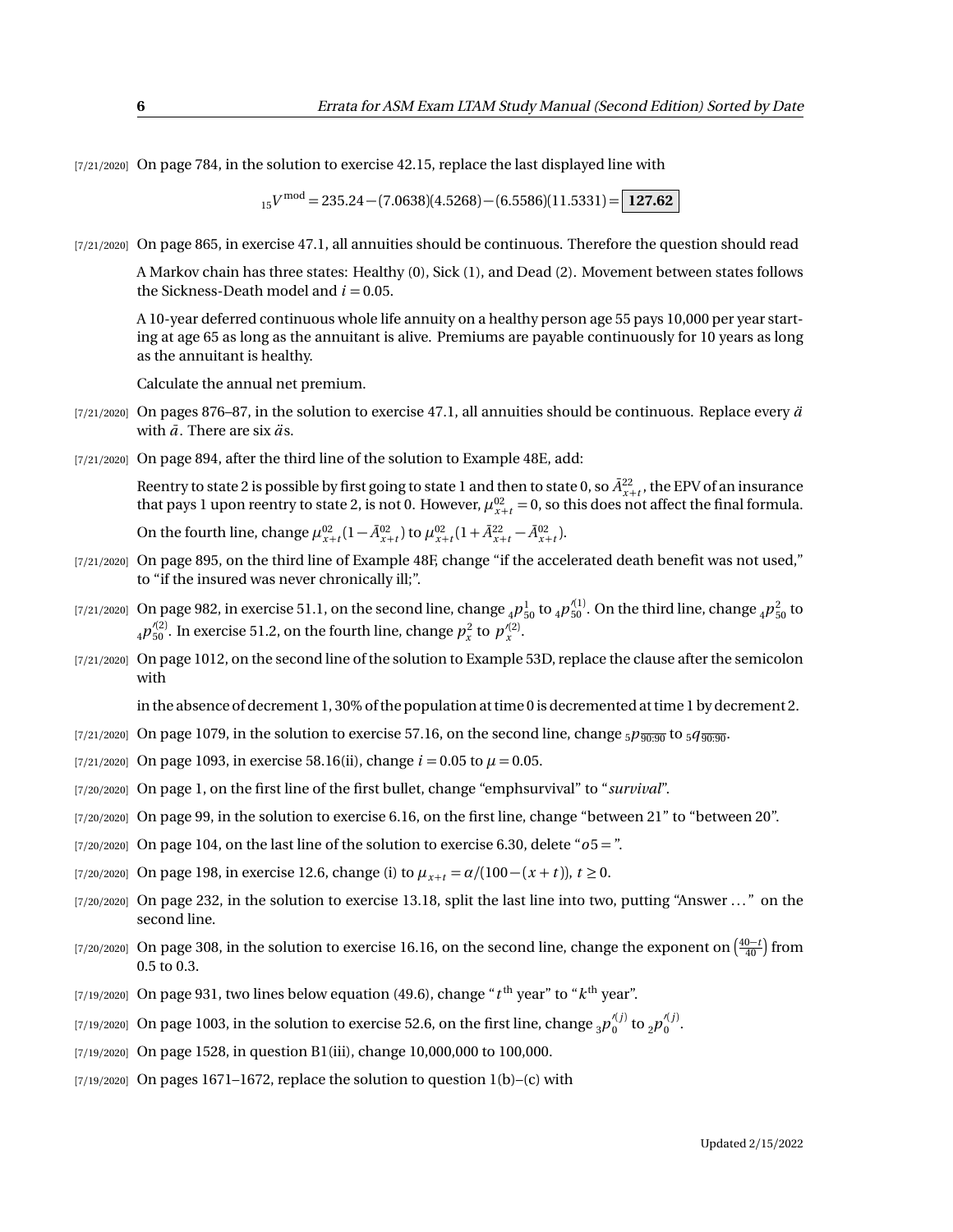(b)  $_2p_{40}$  in Standard Ultimate Life Table is  $l_{42}/l_{40} = 99,229.8/99,338.3$ . In your table,  $\mu$  is 0.0001 lower, so

$$
_{2}p_{40} = \left(\frac{99,229.8}{99,338.3}\right) e^{0.0001(2)} = 0.999108
$$

Select mortality is that probability raised to the 0.8, or 0.999108<sup>0.8</sup> = 0.999286. Working backwards from  $l_{42}$ , we get  $l_{[40]} = 99,448.3/0.999286 =$  **99,519.4** 

(c) It's easier to work with annuity factors than directly with premium factors. Note that  $d = 1 - v =$ 0.05.

$$
\ddot{a}_{[41]+1} = \frac{1}{P_{[41]+1} + d} = \frac{1}{0.003 + 0.05} = 18.86792
$$

Do recursion to 43, then to 42, then to  $[40]+1$ .

$$
p_{[41]+1} = (p_{42}^{\text{SULT}} e^{0.0005})^{0.8} = ((1 - 0.000608)e^{0.0001})^{0.8} = 0.999594
$$
  
\n
$$
\ddot{a}_{43} = \frac{\ddot{a}_{[41]+1} - 1}{v p_{[41]+1}} = \frac{17.86792}{0.95(0.999594)} = 18.81599
$$
  
\n
$$
p_{42} = p_{42}^{\text{SULT}} e^{0.0001} = (1 - 0.000608)e^{0.0001} = 0.999492
$$
  
\n
$$
\ddot{a}_{42} = 1 + v p_{42} \ddot{a}_{43} = 1 + (0.95)(0.999492)(18.81599) = 18.86611
$$
  
\n
$$
p_{[40]+1} = (p_{41}^{\text{SULT}} e^{0.0001})^{0.8} = ((1 - 0.000565)e^{0.0001})^{0.8} = 0.999628
$$
  
\n
$$
\ddot{a}_{[40]+1} = 1 + (0.95)(0.999628)(18.86611) = 18.91613
$$
  
\n
$$
P_{[40]+1} = \frac{1}{\ddot{a}_{[40]+1}} - d = \frac{1}{18.91613} - 0.05 = \boxed{0.002865}
$$

[7/9/2020] On page 1372, in the solution to exercise 74.5, on the third line, the fraction should be inverted; change 1.04  $\frac{1.04}{1.005(1.05)}$  to  $\frac{1.005(1.05)}{1.04}$  $\frac{1.04}{1.04}$ .

- [7/6/2020] On page 1352, on the second line after Table 71.1, delete "to" between "may" and "use".
- $[7/6/2020]$  On page 1354, in exercise 71.5, add the following statement after (v):

(vi) There are no exits from the pension plan within the first 10 years of service.

[6/26/2020] On page 1278, exercise 70.12 is missing answer choices. Add the following line at the end:

(A) 10 (B) 12 (C) 15 (D) 17 (E) 18

- $_{[6/23/2020]}$  On page 1170, in the solution to exercise 63.1, remove the comma after  $v^5$  on the first line. On the fifth line, change  $a_{30:40:\overline{10|}}$  to  $a_{30:40:\overline{5|}}$  and  $_{10}E_{30:40}a_{35:45}$  to  $_{5}E_{30:40}a_{35:45}$ .
- $[6/23/2020]$  On page 1564, in question 10, on the second line from the end, change  $_0V = 2711.75$  to  $_0V = 0$ .
- [6/23/2020] On page 1712, in the solution to question 10, delete the second sentence "The initial reserve. . . ".
- $[6/23/2020]$  On page 1869, replace the solution to question B6(c) with

$$
NPV = \Pi_0 + \frac{\Pi_1}{1+r} + \sum_{k=2}^{\infty} \frac{\Pi_k}{(1+r)^k} = 8860
$$

with  $\Pi_k$  being the  $k^\text{th}$  component of the profit signature.  $\Pi_k$  is the profit in year  $k$  per policy issued, while Pr*<sup>k</sup>* is the profit per policy in year *k* per policy in force at the beginning of year *k*, so

$$
\Pi_{k} = \begin{cases} \Pr_{k} & k = 0, 1\\ \sum_{k=1}^{(\tau)} p_{65}^{(\tau)} \Pr_{k} & k \ge 2 \end{cases}
$$